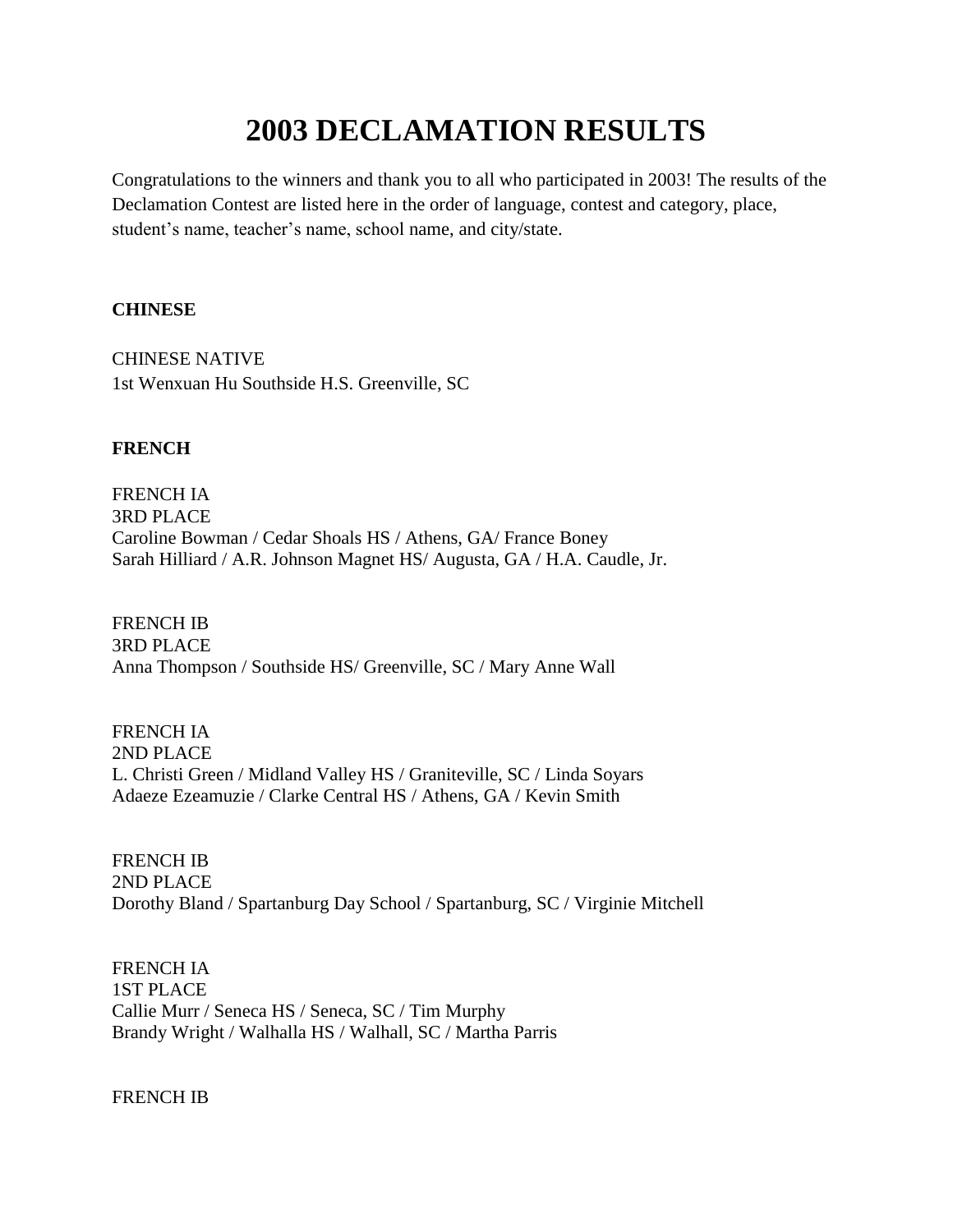1ST PLACE Rose-Anna Thompson / A.R. Johnson Magnet HS / Augusta, GA / H.A. Caudle, Jr.

## FRENCH IIA

3RD PLACE Caitlin Rockwell / S.C. Governor's School / Greenvile, SC / Monique Glass Arianne Rhea / McIntosh HS / Peachtree City, GA / Kathleen Porto April Hilton / S.C. Governor's Schoo / Greenville, SC / Louise Stanford Sarah Robbins / S.C. Governor's School / Greenville, SC / Louise Stanford Christine Land / Mauldin HS / Mauldin, SC / Noralee Robert

FRENCH IIB 3RD PLACE Tabitha Rex / Ridge View HS / Columbia, SC / Sandra Daniel

## FRENCH IIA

2ND PLACE Kimberly Hinson / Starr's Mill HS / Fayetteville, GA / Nathalie Roark Courtney Upchurch / Starr's Mill HS / Fayettevile, GA / Marie Scott John Fleisch / McIntosh HS / Peachtree City, GA / Kathleen Porto Trevor Sloughter / Soutside HS / Greenville, SC / Mary Anne Wall Jefferson Vy / Starr's Mill HS / Fayetteville, GA / Nathalie Roark

## FRENCH IIB

2ND PLACE

Venetia Colclough / A.R. Johnson Magnet HS / Augusta, GA / H.A. Caudle, Jr.

#### FRENCH IIA

1ST PLACE Erica Gaines / D. W. Daniel HS / Central, SC / Helen Newton Cynthia Chen / Southside HS / Greenville, SC / Helene Robinson Asa Drake / Spring Valley School / Columbia, SC / Sylvia Briley Sebastien Restrepo / Mauldin HS / Mauldin, SC / Noralee Robert Emily Benson / D.W. Daniel HS/ Central, SC / Helen Newton

FRENCH IIB 1ST PLACE Crystan Dowds / A.R. Johnson Magnet HS /Augusta, GA / H.A. Caudle, Jr.

FRENCH IIIA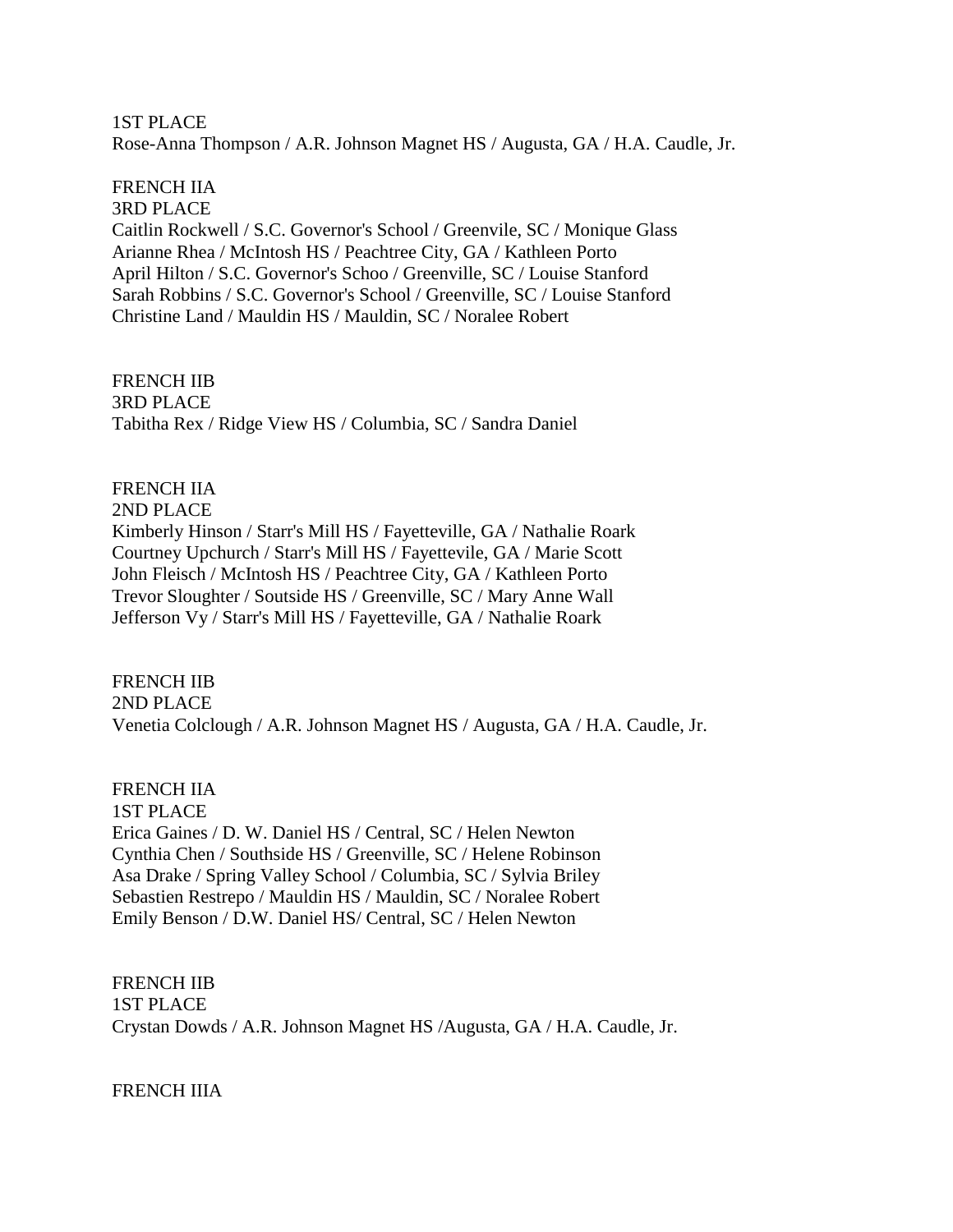#### 3RD PLACE

Andrea Tochterman / McIntosh HS / Peachtree City, GA / Kelli Barber Gyunay Keten / Columbia HS / Columbia, SC / Lilease Hall Alison Morell / Starr's Mill HS / Fayetteville, GA / Valerie Hughey Amanda Cottingham / Spartanburg Day School / Spartanburg, SC / Virginie Mitchell

#### FRENCH IIIA

2ND PLACE Billy Kim / D.W. Daniel HS / Central, SC / Helen Newton Anna Cote / Spartanburg Day School / Spartanburg, SC / Virginie Mitchell Katie Johnson / Seneca HS / Seneca, SC / Tim Murphy Margie Potts / Highlands HS / Highlands, NC / Patsy Wilson

## FRENCH IIIB

2ND PLACE Nicole Thompson / Southside H.S. / Greenville, SC / Helene Robinson

#### FRENCH IIIA

1ST PLACE Xiaoxi Tu / S.C. Governor's School / Greenville, SC / Monique Glass Nisha Godbole / Mauldin HS / Mauldin, SC / Noralee Robert Katherine Betz / Highlands HS / Highlands, NC / Patsy Wilson Daniel Vazquez / McIntosh HS / Peachtree City, GA / Kelli Barber

#### FRENCH IIIB

1ST PLACE

Mike Zhadkevich / Spartanburg Day School / Spartanburg, SC / Virginie Mitchell

### FRENCH IVA 3RD PLACE Nicole Joslin / Walhalla HS / Walhalla, SC / Martha Parris Kristina Fine / Starr's Mill HS / Fayetteville, GA / Marie Scott

FRENCH IVB 3RD PLACE Stephanie Sawda / Spartanbug Day School / Spartanburg, SC / Virginie Mitchell

FRENCH IVA 2ND PLACE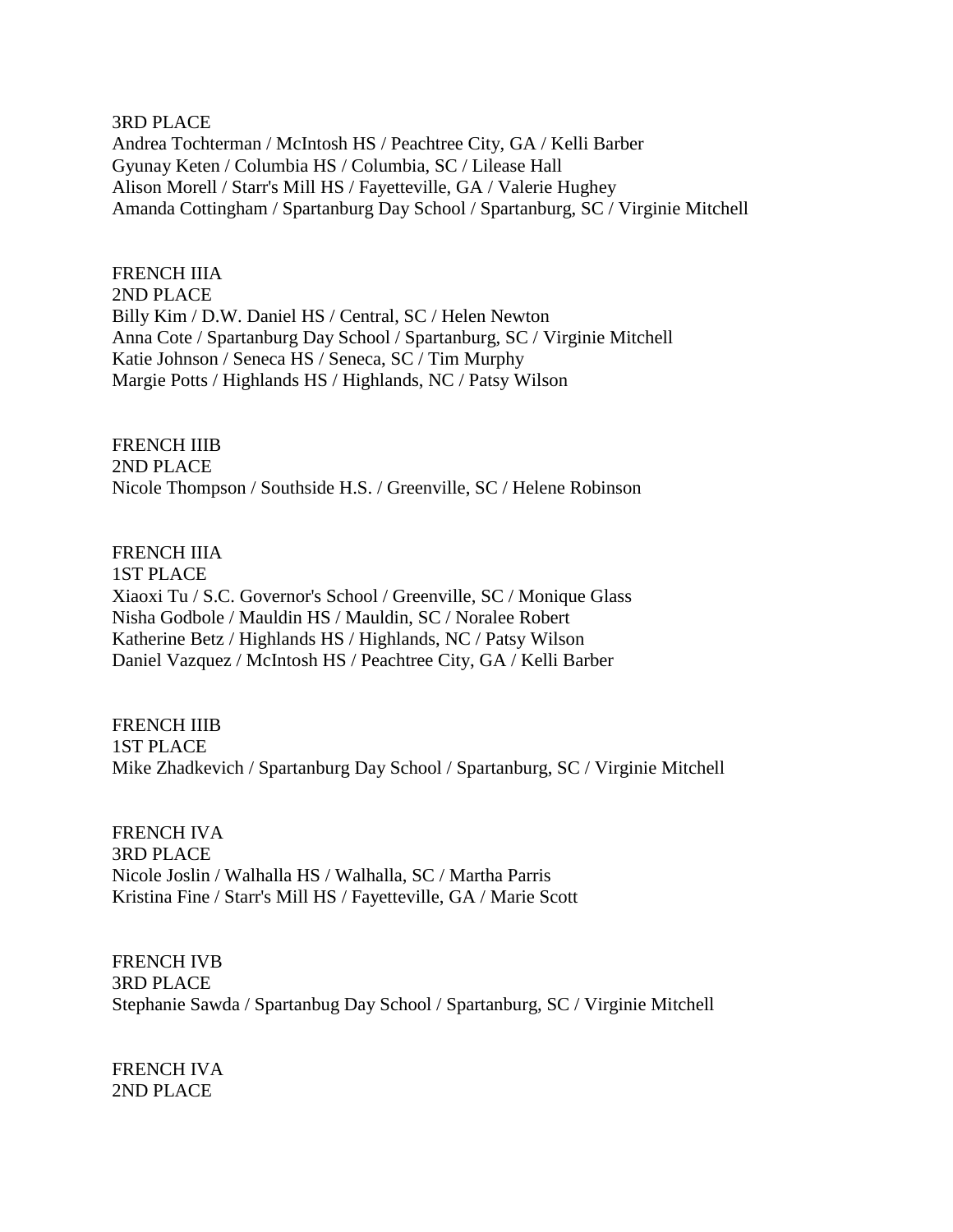Cheryl New / McIntosh HS / Peachtree City, GA / Kathleen Porto Jenny Zhang / Cedar Shoals HS / Athens, GA / France Boney

FRENCH IVB 2ND PLACE Kristina Chase / McIntosh HS/ Peachtree City, GA / Kathleen Porto

FRENCH IVA 1ST PLACE Moira McCormick / Southside HS / Greenville, SC / Helene Robinson Riaan Vorster / Christ Church Episcopal / Greenville, SC / Michel Couet

FRENCH IVB 1ST PLACE Danielle Betras / Spartanburg Day School / Spartanburg, SC / Virginie Mitchell

FRENCH NATIVE 1ST PLACE NAME SCHOOL David Ouellet / Spring Valley HS / Columbia, SC / Sylvia Briley

### **GERMAN**

GERMAN IA 3RD PLACE Nathan Wueste / D.W. Daniel HS / Central, SC / Constance Witte

GERMAN IA 2ND PLACE Josh Padgett / Eastside HS / Taylors, SC / Steven Rogers

GERMAN IA 1ST PLACE LaTonya Cunningham / Butler H.S. / Augusta, GA / Rick Cushman

GERMAN IB 1ST PLACE NAME SCHOOL Sarah Schlientz / Butler HS / Augusta, GA / Rick Cushman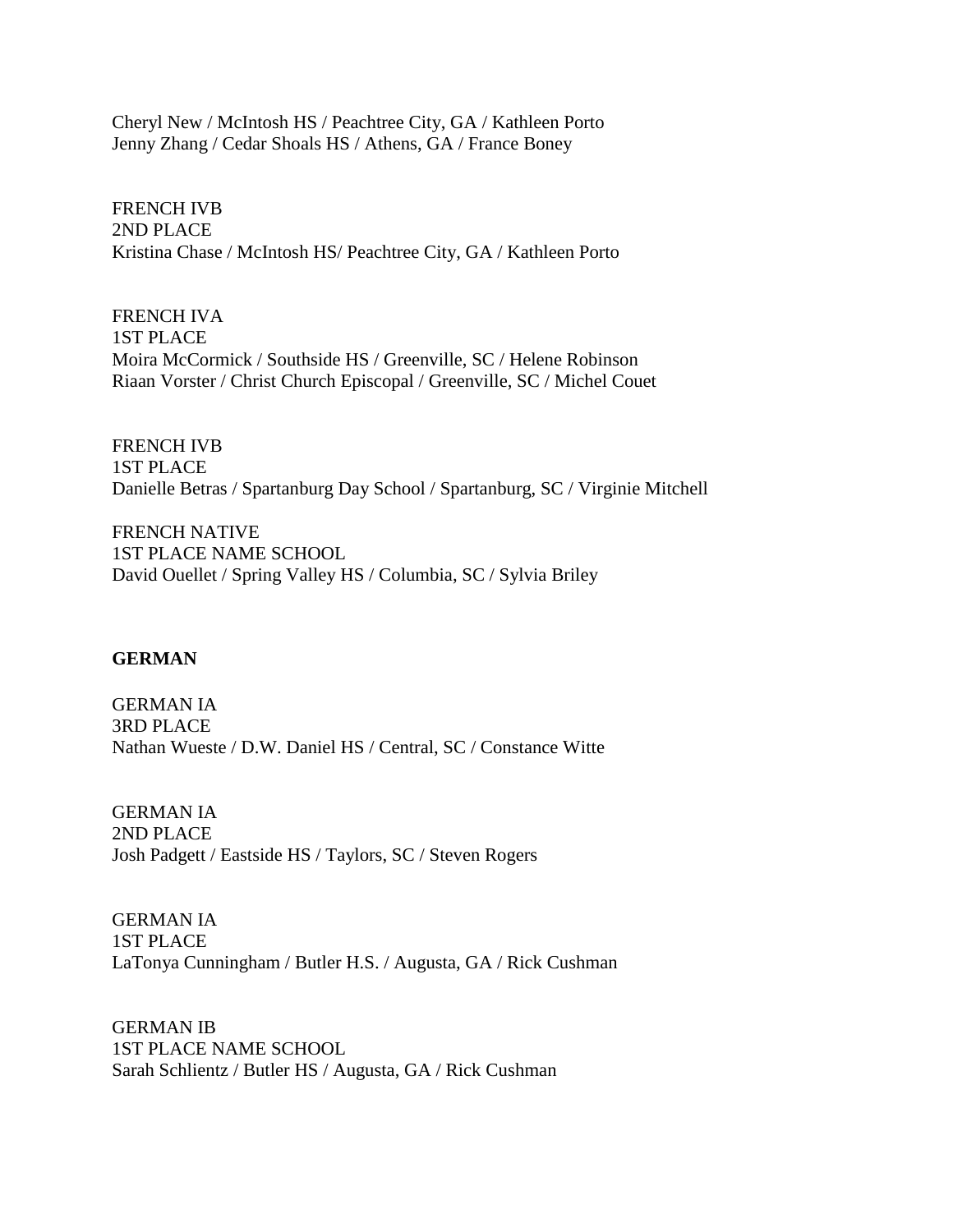GERMAN IIA 3RD PLACE Papifany Wheatley / Butler H.S. / Augusta, GA / Rick Cushman John Lively / Spartanburg Day School / Spartanburg, SC / Sarah Roda

GERMAN IIA 2ND PLACE Michael Bargar / Spartanburg Day School / Spartanburg, SC / Sarah Roda Andy Patel / Southside HS / Greenville, SC / Marion Grier

GERMAN IIB 2ND PLACE Kathleen Sovenyhazy / Spartanburg Day School / Spartanburg, SC / Sarah Roda

GERMAN IIA 1ST PLACE Michael Juang / D. W. Daniel H.S. / Central, SC / Kathleen Dickel Smith Heavner / D. W. Daniel H.S. / Central, SC / Kathleen Dickel

GERMAN IIB 1ST PLACE Claire Greenstein / D.W. Daniel HS / Central, SC / Kathleen Dickel

GERMAN IIIA 3RD PLACE Christine Manous / Southside HS / Greenville, SC / Marion Grier Eric Moretz / Spartanburg Day School / Spartanburg, SC / Sarah Roda

GERMAN IIIB 3RD PLACE Natashia Bailey / Butler HS / Augusta, GA / Rick Cushman

GERMAN IIIA 2ND PLACE Theresa Johnson / D. W. Daniel HS / Central, SC / Kathleen Dickel Caleb Carroll / D.W. Daniel HS / Central, SC / Kathleen Dickel

GERMAN IIIB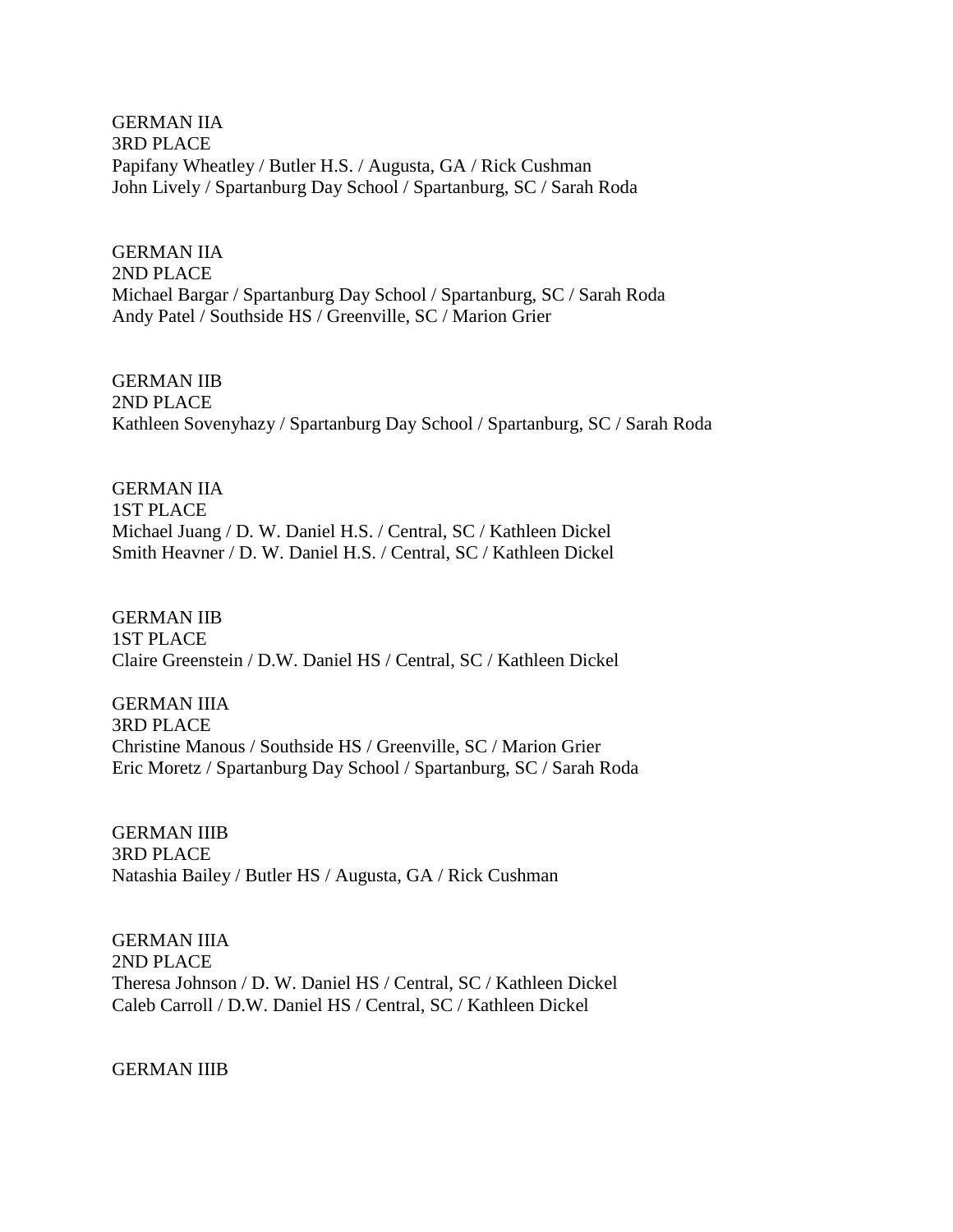2ND PLACE Megan Fletcher / Eastside HS / Taylors, SC / Steven Rogers

GERMAN IIIA 1ST PLACE Katherine Turnage / Spartanburg Day School / Spartanburg, SC / Sarah Roda Christina Ulbrich / McIntosh HS / Peachtree City, GA / Kevin Keough

GERMAN IIIB 1ST PLACE Aleks Echegoyen / D.W. Daniel HS / Central, SC / Kathleen Dickel

GERMAN IVA 3RD PLACE Sara Schiff / D.W. Daniel HS / Central, SC / Kathleen Dickel

GERMAN IVB 3RD PLACE Julia Kostreva / D.W. Daniel HS / Central, SC / Kathleen Dickel

GERMAN IVA 2ND PLACE Corey Lewson / Spartanburg Day School / Spartanburg, SC / Sarah Roda

GERMAN IVB 2ND PLACE Reid Wildman / Spartanburg Day School / Spartanburg, SC / Sarah Roda

GERMAN IVA 1ST PLACE Jacqueline Montagne / Spartanburg Day School / Spartanburg, SC / Sarah Roda

GERMAN IVB 1ST PLACE Paige Gibson / D. W. Daniel School / Central, SC / Kathleen Dickel

GERMAN NATIVE 3RD PLACE Bettina Mannert / Spartanburg Day School/ Spartanburg, SC / Sarah Roda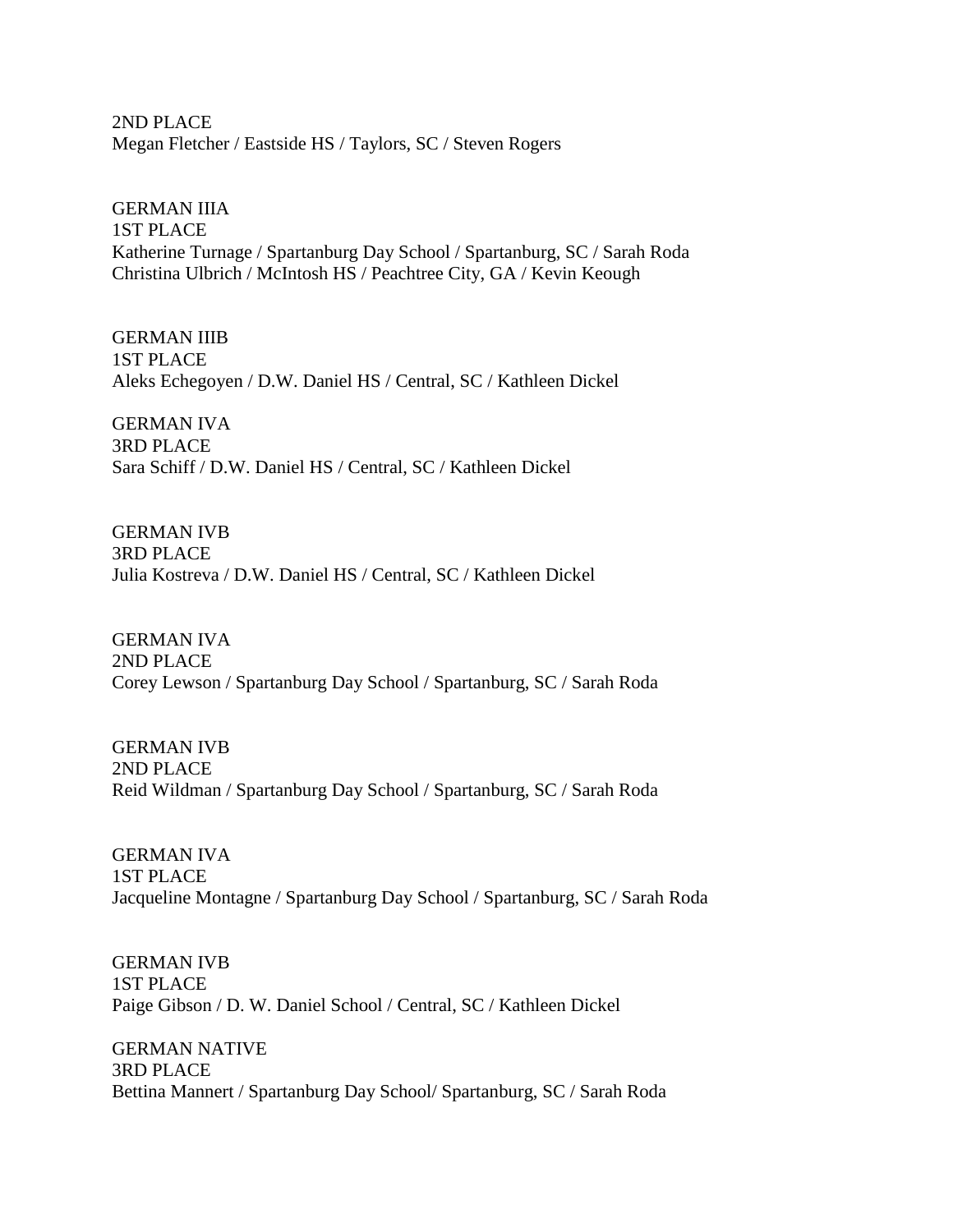2ND PLACE Jessica Sparks / Eastside H.S. / Taylors, SC / Steven Rogers

1ST PLACE Donsel Meier / D.W. Daniel H.S. / Central, SC / Kathleen Dickel

## **ITALIAN**

ITALIAN IA 1st PLACE Kelynn Giorno / South Carolina Governor's School / Greenville, SC / Marie Therese Nguyen

## **JAPANESE**

#### **JAPANESE IA 1ST PLACE**

Tarsis Martins / Christine Cadorniga / Southside H.S. Greenville, SC

## **2ND PLACE**

## **CATEGORY / PLACE / NAME / SCHOOL/ TEACHER**

JAPANESE IA 1ST PLACE Christine Manous/ Southside HS / Greenville, SC / Christine Cadorniga

JAPANESE IIB 1st PLACE Jessica Mays / Southside H.S. / Greenville, SC / Christine Cadorniga

JAPANESE NATIVE 3RD PLACE Masumi Hirano / T. L. Hanna HS / Anderson, SC / Michi Shimura

2ND PLACE Kento Ishikawa / Greenville Saturday School / Greenville, SC / Michi Shimura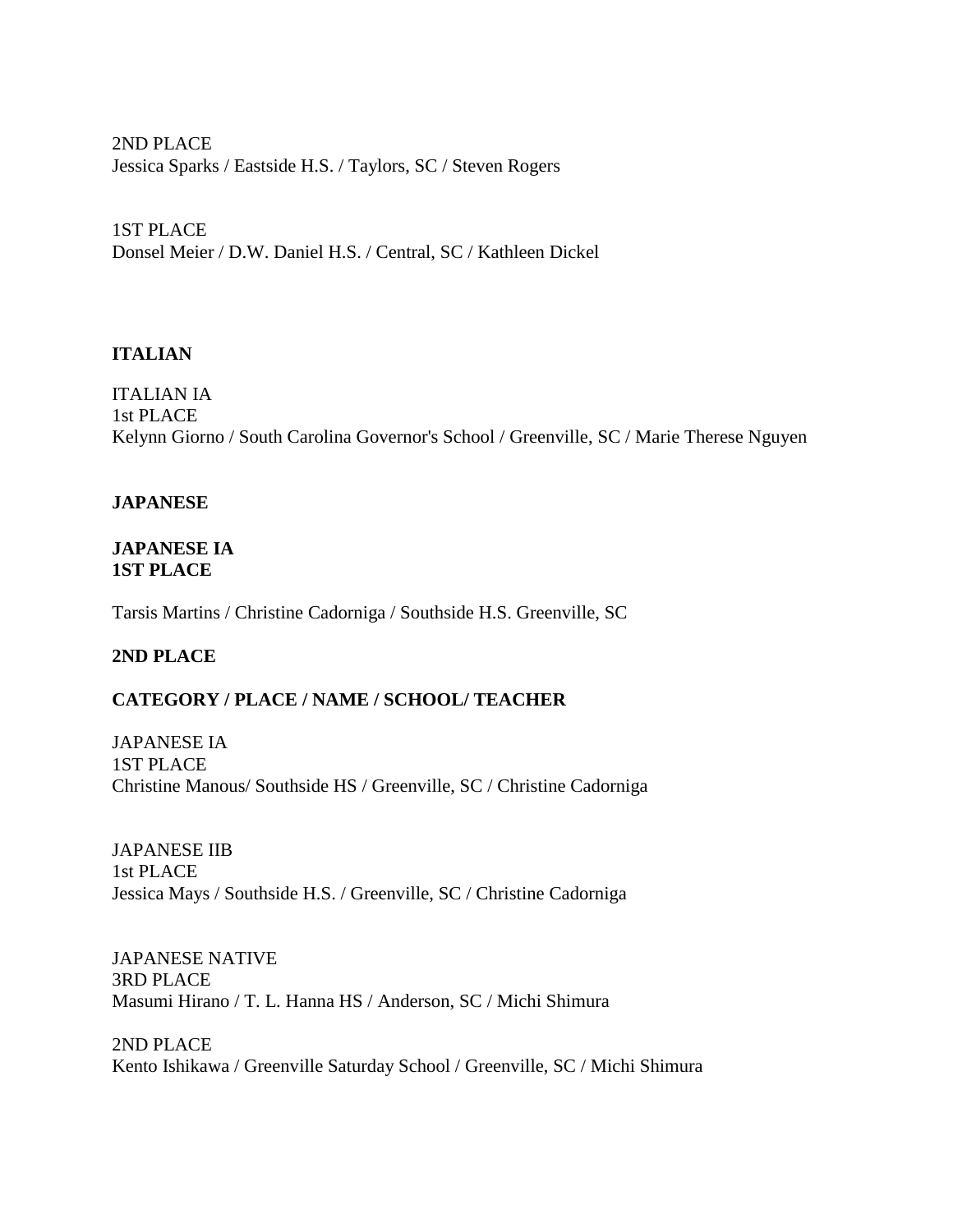1ST PLACE Kaori Fukuda / Greenwood HS / Greenwood, SC / Michi Shimura

Lauren Fender / Bernell King / Southside H.S. Greenville, SC

## **JAPANESE IIA**

## **1ST PLACE**

Wenxuan Dianna Hu / Christine Cadorniga / Southside H.S. Greenville, SC

### **JAPANESE NATIVE**

#### **1ST PLACE**

Remi Hiramatsu / Michi Shimura / Eastside H.S. Taylors, SC

### **2ND PLACE**

Atsushi Fukuda / Michi Shimura / Greenwood HS Greenwood, SC

### **3RD PLACE**

Yukiko Hosoe / Michi Shimura / Greenville Saturday School Greenville, SC

#### **LATIN**

LATIN I 3RD PLACE Hayley Moretz / Spartanburg Day School / Spartanburg, SC / Julie Richardson

2ND PLACE Kira VanSchie / Ridge View HS / Columbia, SC / Martha Boseki

1ST PLACE Lara Kesler / Spartanburg Day School / Spartanburg, SC / Julie Richardson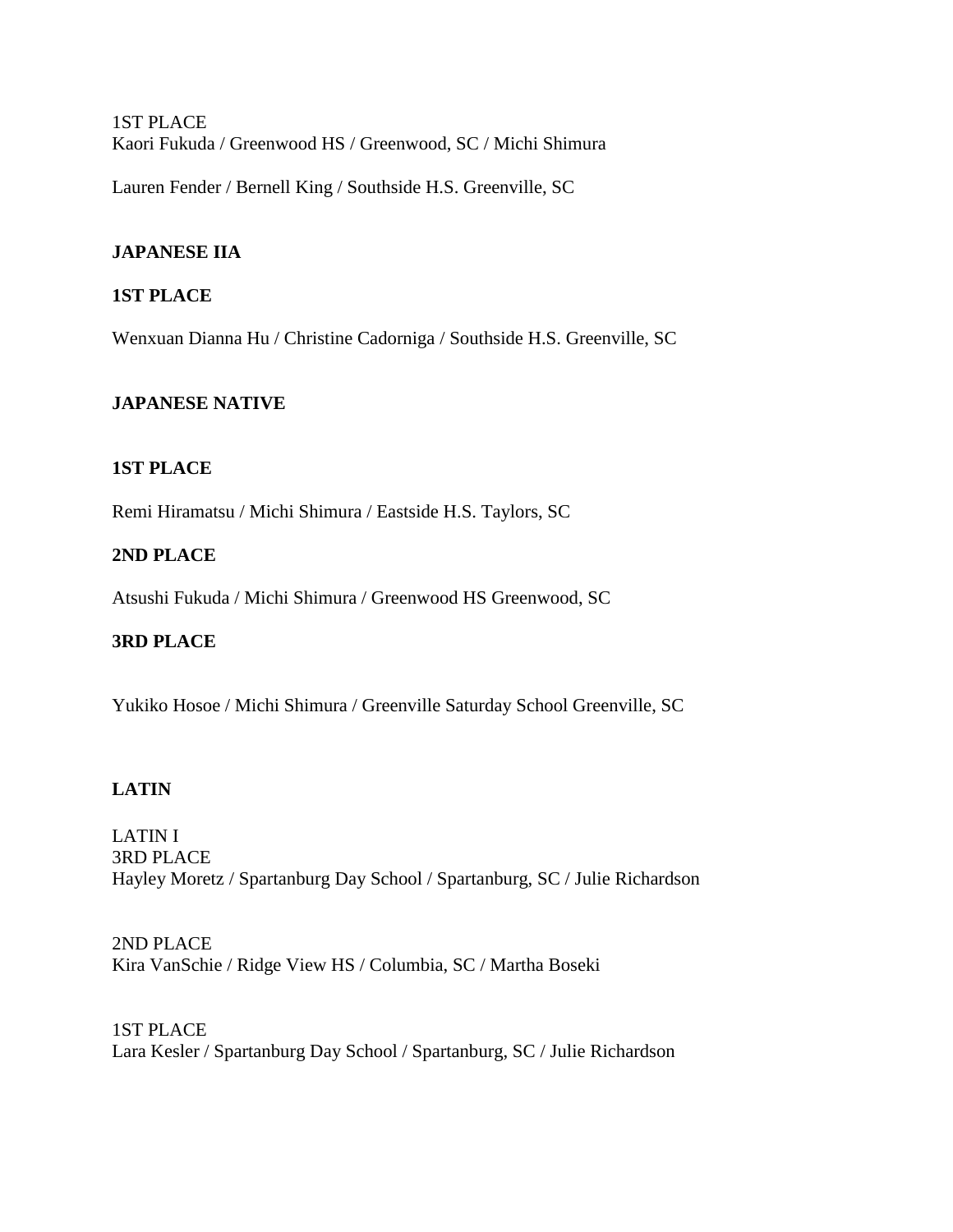LATIN II 1ST PLACE Jasmeen Pharr / Ridge View HS / Columbia, SC / Martha Boseki

LATIN III 2ND PLACE Andrea Krafft / St. Joseph's HS / Greenville, SC / Lavinia Plumblee

LATIN IV 1ST PLACE Jacqueline Montague / Spartanburg Day School / Spartanburg, SC / Julie Richardson

#### **RUSSIAN**

RUSSIAN NATIVE

3RD PLACE NAME SCHOOL Sarah Shiflet / Clinton HS / Clinton, SC

2ND PLACE NAME SCHOOL Alexander Balashov / Cedar Shoals HS / Athens, GA / France Boney

1ST PLACE NAME SCHOOL Mariya Omelina / Mauldin HS / Mauldin, SC / Noralee Robert

#### **SPANISH**

SPANISH IA 3RD PLACE Emma Stitt / Starr's Mill HS/ Fayetteville, GA / Yasmin Marrero Kristen Allen / Walhalla HS / Walhalla, SC / Tracey Ward

SPANISH IB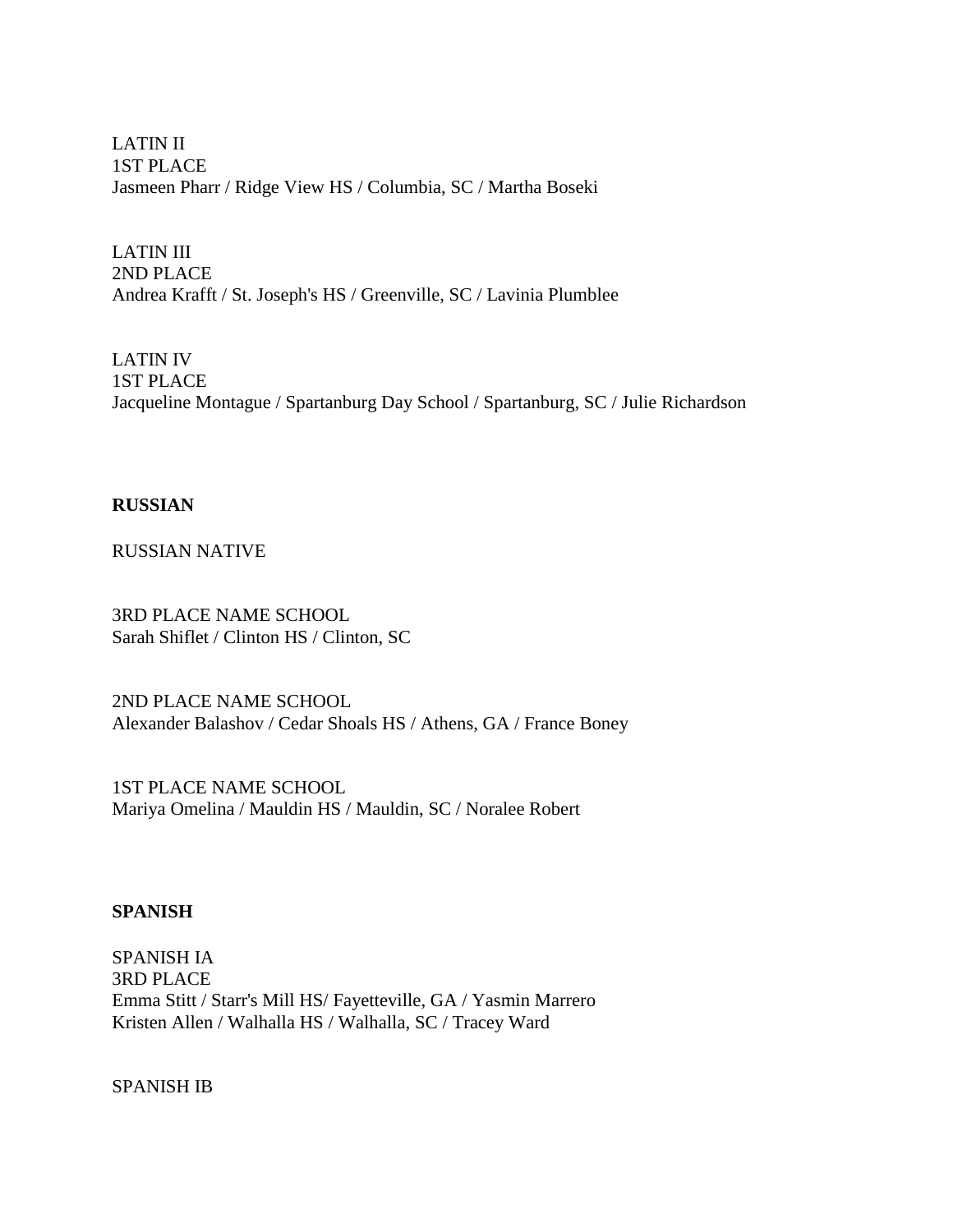3RD PLACE David Brown / Bulter HS / Augusta, GA / Carmen Cancel

SPANISH IA

2ND PLACE Molly Williams / Spring Valley HS / Columbia, SC / Gloria Ham Octavia Harris / Columbia HS / Columbia, SC / Debbie Maclin

SPANISH IB 2ND PLACE Lauren Miyares / St. Paul's Catholic School / Spartanburg, SC / Melissa Drummond

SPANISH IA 1ST PLACE Diana Papi / Butler HS / Augusta, GA / Carmen Cancel Tuttie Rous / A.R. Johnson Magnet HS / Augusta, GA / Nancy Delgado

SPANISH IB 1ST PLACE Alyssa Van Ord / A.R. Johnson Magnet HS / Augusta, GA / Nancy Delgado

SPANISH IIA 3RD PLACE Mikael Templeton / D.W. Daniel HS / Central, SC / Rebecca Bogan Grace Crosby / Christ Church Episcopal / Greenvile, SC / Maria Echeverria Catherine Reagan / Cedar Shoals HS / Athens, GA / Nancy Sharian Susanna Parrish / Spartanburg Day School / Spartanburg, SC / Mahan Ellison

SPANISH IIB 3RD PLACE Jessica Ortega / Walhalla HS / Walhalla, SC / Amanda Schlock

SPANISH IIA 2ND PLACE T. Allen Hayes / Cedar Shoals HS / Athens, GA / Salima Bacchus Clifford Holland/ Butler HS / Augusta, GA / Scott Hawkins Michelle Greene / D.W. Daniel HS / Central, SC / Gale Ashmore Chad Singleton / A.R. Johnson Magnet HS / Augusta, GA / Nancy Delgado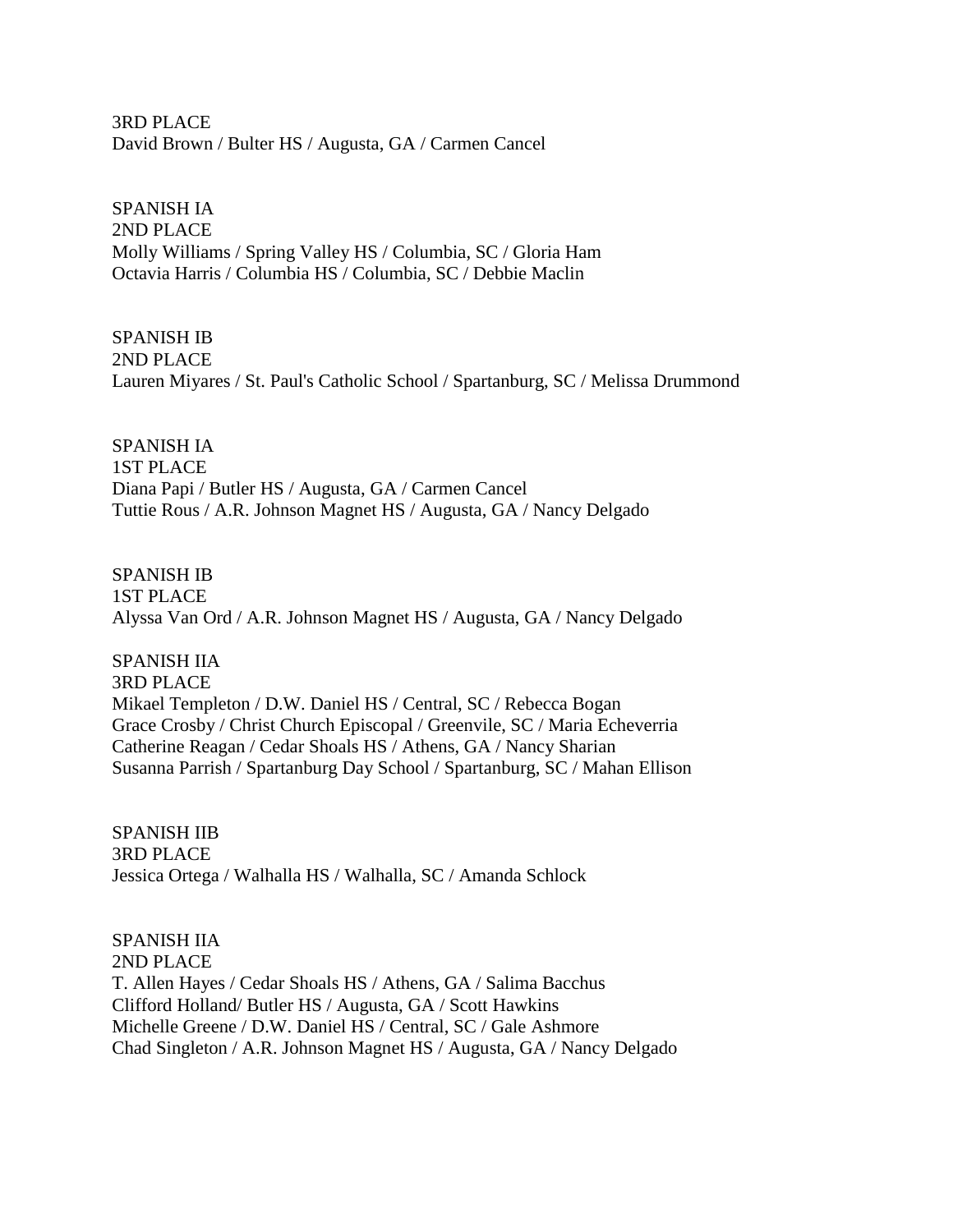SPANISH IIB 2ND PLACE Christina Rodriguez / A.R. Johnson Magnet HS/ Augusta, GA / Nancy Delgado

#### SPANISH IIA

1ST PLACE Melissa Youssef / Southside HS / Greenville, SC / Meredith Sargent Whitney Hardy / McIntosh HS / Peachtree City, GA / Karen Dean Viretha Wright / A.R. Johnson Magnet HS / Augusta, GA / Nancy Delgado Megan Tone / Southside HS / Greenville, SC / Meredith Sargent

SPANISH IIB 1ST PLACE Michael Matoes / McIntosh HS / Peachtree City, GA / Susan Boutier

SPANISH IIIA 3RD PLACE Megan Allen / Walhalla HS / Walhalla, SC / Tracey Ward Jessica Lampley / Butler HS / Augusta, GA / Scott Hawkins Krishayla Franklin Butler HS Shalai Austin / Eastside HS / Taylors, SC / Jennifer Bryant

SPANISH IIIB 3RD PLACE Leah Robinson / Columbia HS / Columbia, SC / Debbie Maclin

SPANISH IIIA 2ND PLACE Alfred Custer / D.W. Daniel HS / Central, SC / Rebecca Bogan Heather Mahaffey / Starr's Mill HS / Fayetteville, GA / Priscilla Mucklow Jessie Thompson / Starr's Mill HS / Fayetteville, GA / Jaye O'Brien Katie Lawrence / Starr's Mill HS / Fayetteville, GA / Yasmin Marrero

SPANISH IIIB 2ND PLACE Ruben Lewis / Walhalla HS / Wahalla, SC / Tracey Ward

SPANISH IIIA 1ST PLACE Will Halicks / McIntosh HS / Peachtree City, GA / Melanie Dykes Lauren Evert / Christ Church Episcopal / Greenville, SC / Jeanne Kotrady Kelley Bowers / Walhalla HS / Walhalla, SC / Tracey Ward